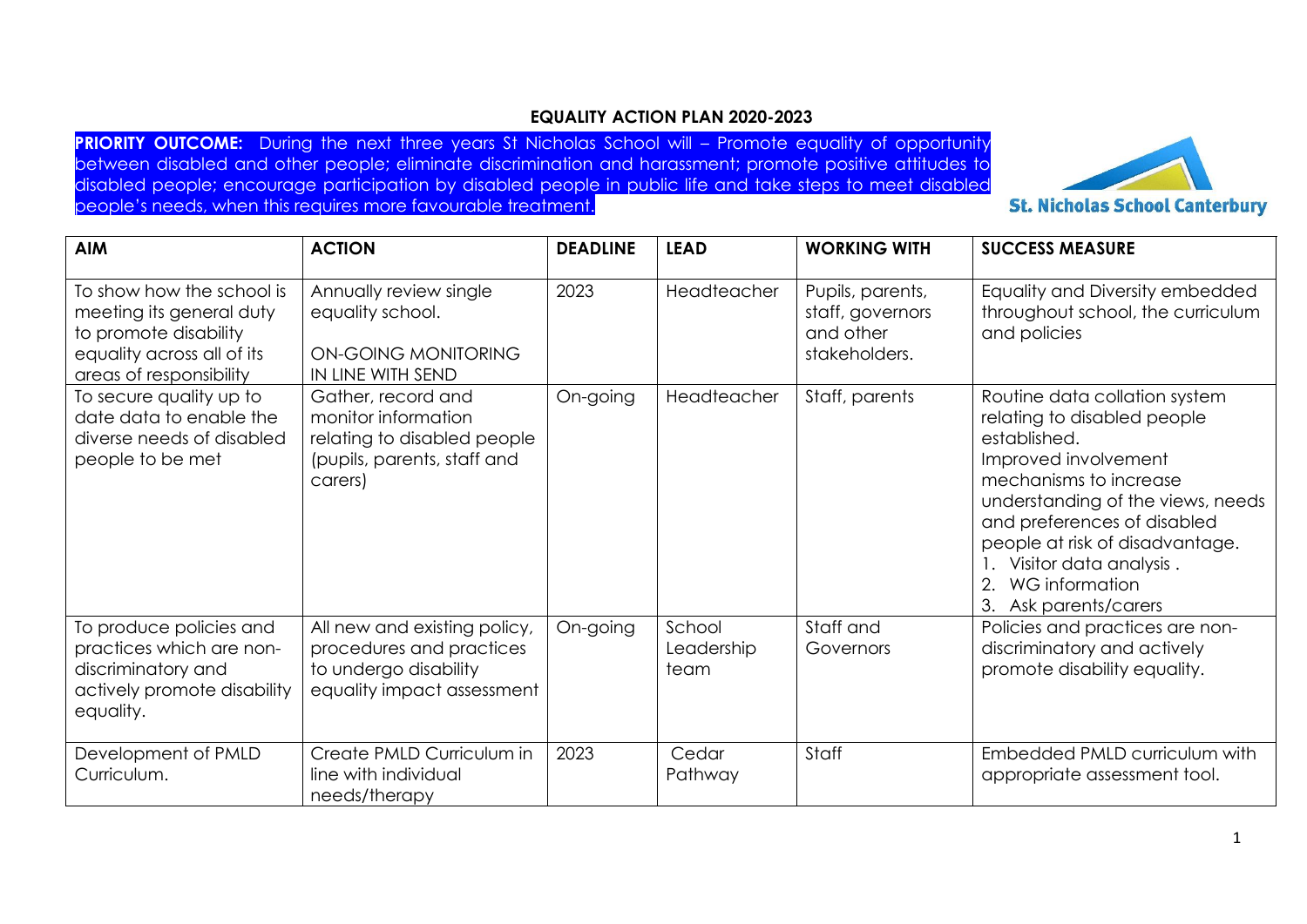| To continually seek to<br>improve the facilities for<br>staff, students, parents<br>and visitors.                                    | Ensuring that the recent<br>improvement in the<br>environment of the school<br>is maintained. ON-GOING<br><b>MONITORING</b>                                                                                                              | 2023     | School<br>Leadership<br>Team | Stakeholders                   | Physical access continually<br>improved                                                                                                                                                                                                                        |
|--------------------------------------------------------------------------------------------------------------------------------------|------------------------------------------------------------------------------------------------------------------------------------------------------------------------------------------------------------------------------------------|----------|------------------------------|--------------------------------|----------------------------------------------------------------------------------------------------------------------------------------------------------------------------------------------------------------------------------------------------------------|
| To inform all stakeholders<br>of the school's duties<br>under the DES.                                                               | Raise awareness of<br>elements of the duties with<br>all staff, governors, parents<br>and pupils.                                                                                                                                        | On-going | Headteacher                  |                                | Stakeholders are better informed<br>about disability issues and the DES<br>in particular                                                                                                                                                                       |
| Alternative methods of<br>communication to be<br>used when necessary.                                                                | The school will continue to<br>take into account the<br>preferred means of<br>communication for those<br>with whom they are<br>consulting.                                                                                               | On-going | School<br>Leadership<br>Team | Staff                          | Different methods of<br>communication used so that all<br>stakeholders understand the<br>information provided by the<br>school; communication working<br>party in collaboration with multi-<br>agencies; CAT team                                              |
| To offer all necessary<br>reasonable adjustments<br>for parents and carers so<br>they can play a part in<br>the school's activities. | Making reasonable<br>adjustments for disabled<br>parents/carers eg-<br>communicating with them<br>via the phone providing a<br>signer, putting letters home<br>into Braille/large font/home<br>language, providing<br>wheelchair access. | On-going | School<br>Leadership<br>Team |                                | Disabled parents and carers are<br>not disadvantaged. Use of the<br>interpreter services.                                                                                                                                                                      |
| To increase the number of<br>disabled job applicants as<br>a result of inclusive and<br>non-discriminatory<br>practices.             | To investigate the<br>recruitment, development<br>and retention of disabled<br>employees.                                                                                                                                                | On-going | Headteacher                  | Staff and<br>prospective staff | Number of disabled applicants<br>increases.<br>Practice reviewed and<br>amendments to procedures as<br>$follows -$<br>Teaching and TA vacancies<br>on Kent Teach and school<br>website<br>Other vacancies - website<br>2<br>and other medium as<br>appropriate |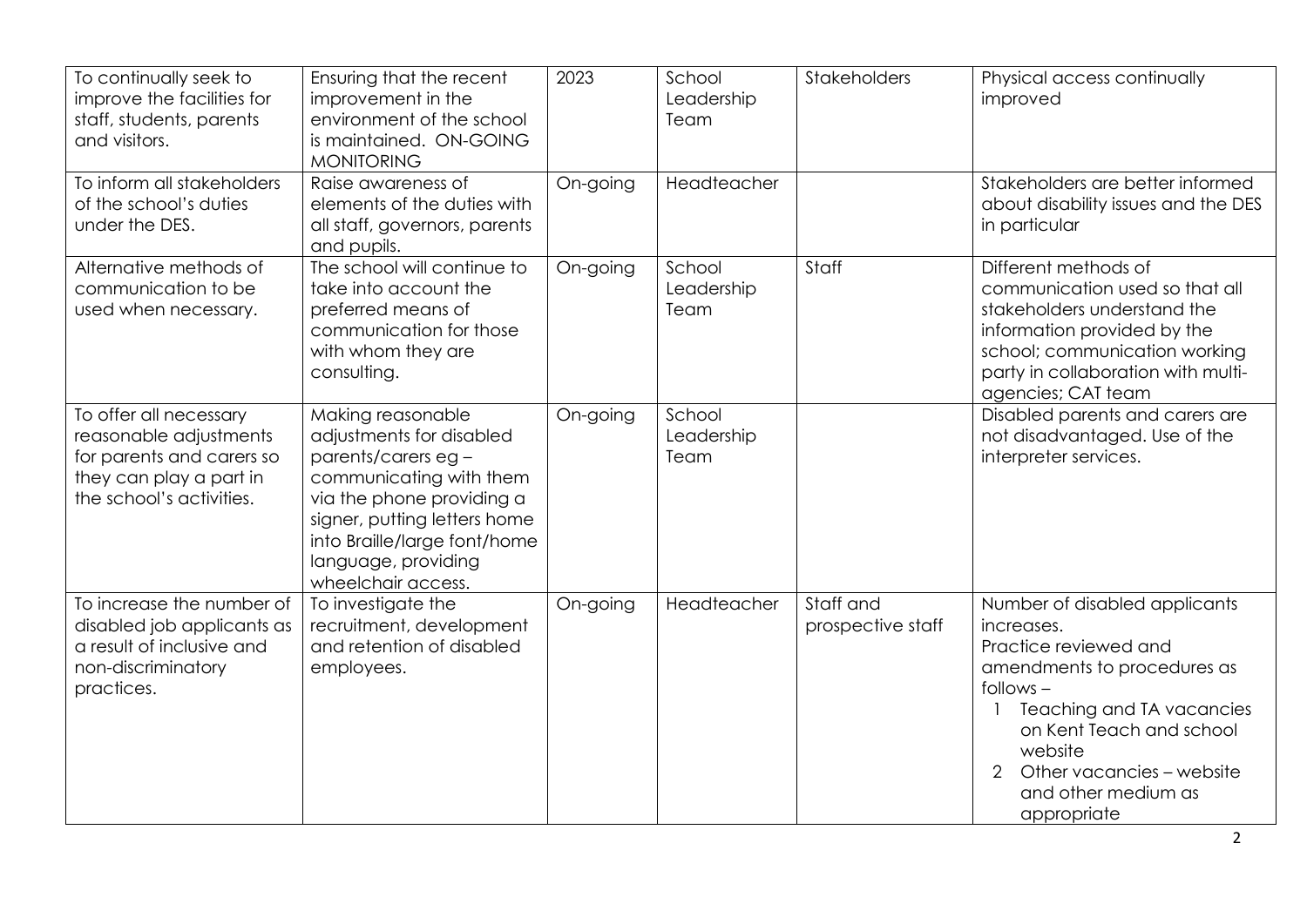| To work towards making St   | Review – number of staff    | On-going | Headteacher | Staff | Removal of potential barriers for |
|-----------------------------|-----------------------------|----------|-------------|-------|-----------------------------------|
| Nicholas School a place     | with impairments            |          |             |       | disabled staff - under review     |
| where barriers for disabled |                             |          |             |       |                                   |
|                             | promoted/regarded           |          |             |       |                                   |
| staff are eliminated and    | Number of staff with        |          |             |       |                                   |
| positive attitudes are      | impairments disciplined     |          |             |       |                                   |
| promoted. To offer          | Number of disabled          |          |             |       |                                   |
| disabled staff the same     | staff taking out a formal   |          |             |       |                                   |
| opportunities for           | grievance/harassment        |          |             |       |                                   |
| progressions as non-        | claim                       |          |             |       |                                   |
| disabled staff.             | Number of disabled          |          |             |       |                                   |
|                             | who leave the school        |          |             |       |                                   |
|                             | including reasons (eg       |          |             |       |                                   |
|                             | redundancy, dismissal,      |          |             |       |                                   |
|                             | ill-health, retirement)     |          |             |       |                                   |
|                             | Number of disabled          |          |             |       |                                   |
|                             |                             |          |             |       |                                   |
|                             | applicants for staff        |          |             |       |                                   |
|                             | development and             |          |             |       |                                   |
|                             | current disabled            |          |             |       |                                   |
|                             | employees undertaking       |          |             |       |                                   |
|                             | staff development           |          |             |       |                                   |
|                             | And as a result of          |          |             |       |                                   |
|                             | monitoring take remedial    |          |             |       |                                   |
|                             | action if necessary         |          |             |       |                                   |
| To improve support for      | Develop a process for       | On-going | <b>ELT</b>  | Staff | Support for staff who develop a   |
| existing staff who develop  | supporting existing         |          |             |       | disability during employment is   |
| disabilities                | members of staff who        |          |             |       | available                         |
|                             | develop disabilities during |          |             |       |                                   |
|                             | their employment. Risk      |          |             |       |                                   |
|                             | assessments; incapacity     |          |             |       |                                   |
|                             | assessments                 |          |             |       |                                   |
| To make stakeholders        | Publicise results of the    |          | Headteacher |       | Published Impact assessment       |
| aware of outcomes of the    | impact assessment process   |          |             |       | reports on website                |
| impact assessment           | in annual report            |          |             |       |                                   |
| process and results from    |                             |          |             |       |                                   |
| assessment                  |                             |          |             |       |                                   |